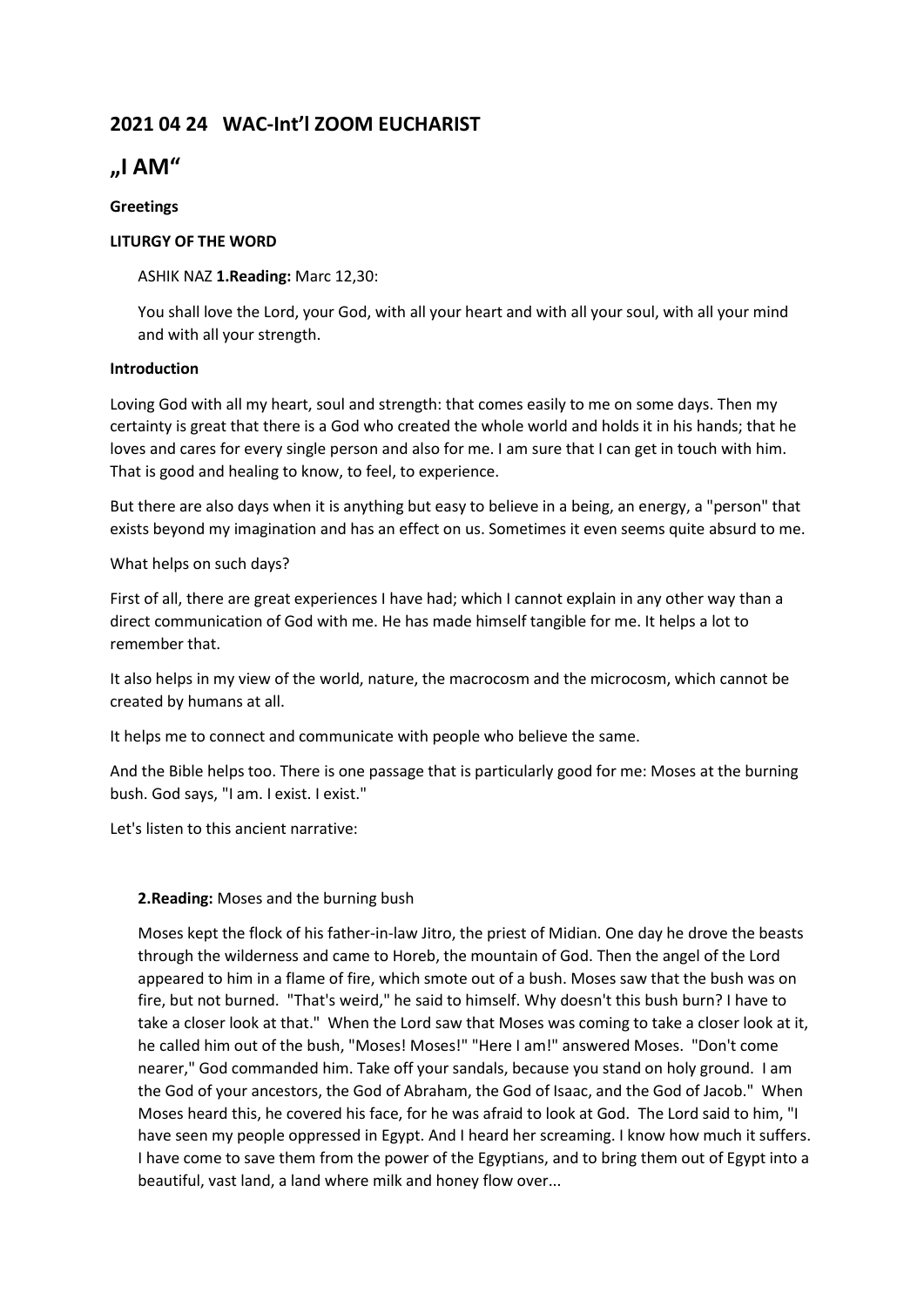I have heard the cry of the Israelites, and I have seen them oppressed by the Egyptians. Now go, for I send you to Pharaoh. You shall bring my people, the Israelites, out of Egypt." "Who am I, that I should go to Pharaoh and lead the Israelites out of Egypt?" asked Moses God. He answered, "I will be with you. And this shall be the proof that I have sent you: if you have brought the Israelites out of Egypt, you will serve me on this mountain." But Moses said, "If I go to the Israelites and say to them, "The God of your ancestors has sent me to you," and they then ask me, "What is his name?" then what shall I answer them?" God answered, "I am who I always am. Just say to them, "I am."

**Song:** There is a God, he is alive <https://www.youtube.com/watch?v=8ZOycliNiTk>

Exchange: What helps me to believe in this great "I AM"? How come that I believe in God?

**Song:** Je vieux voir dieux (canon)

# **PROFESSION OF FAITH (all)**

I believe in one God who made us all and whose divinity infuses all of life with the sacred.

I believe that Jesus Christ, the unique son of God, is the face of God on earth in whom we see best the divine justice, divine mercy, and divine compassion to which we are all called.

I believe in the Christ who is One in being with the Creator and who shows us the presence of God. By the power of the Holy Spirit he was born of the woman Mary, pure in soul and single-hearted – He grew as we grow through all the stages of life. He showed us the Way, lived it for us, suffered from it, and died because of it so that we might live with new heart, new mind, and new strength. "On the third day" in the tomb, He rose again. He changed all of life for all of us thereafter. I believe in the Holy Spirit, the breath of God on earth, who keeps the Christ vision present to souls yet in darkness.

I believe in one holy and universal church.

I look for life eternal in ways I cannot dream and trust that creation goes on creating in this world and in us forever.

> *Joan Chittister, excerpts of Creed, from In Search of Belief*

# **Kyrie:**

Moses came down from the mountain. He was so full of grace that his forehead shone, it is said. Then he met his people, who danced around the Golden Calf. What anger must have gripped him! And then 40 years followed through the desert, and he himself saw the Promised Land only from afar before he died.

We all started with faith in God and love for our Church. Often enough, the anger has gripped us in the face of many of "our people" dancing around the Golden Calf: power, money, abuse – even our leaders dance around it.

We need the mercy of God for us and our Church so that we can continue in the service of renewing our Church.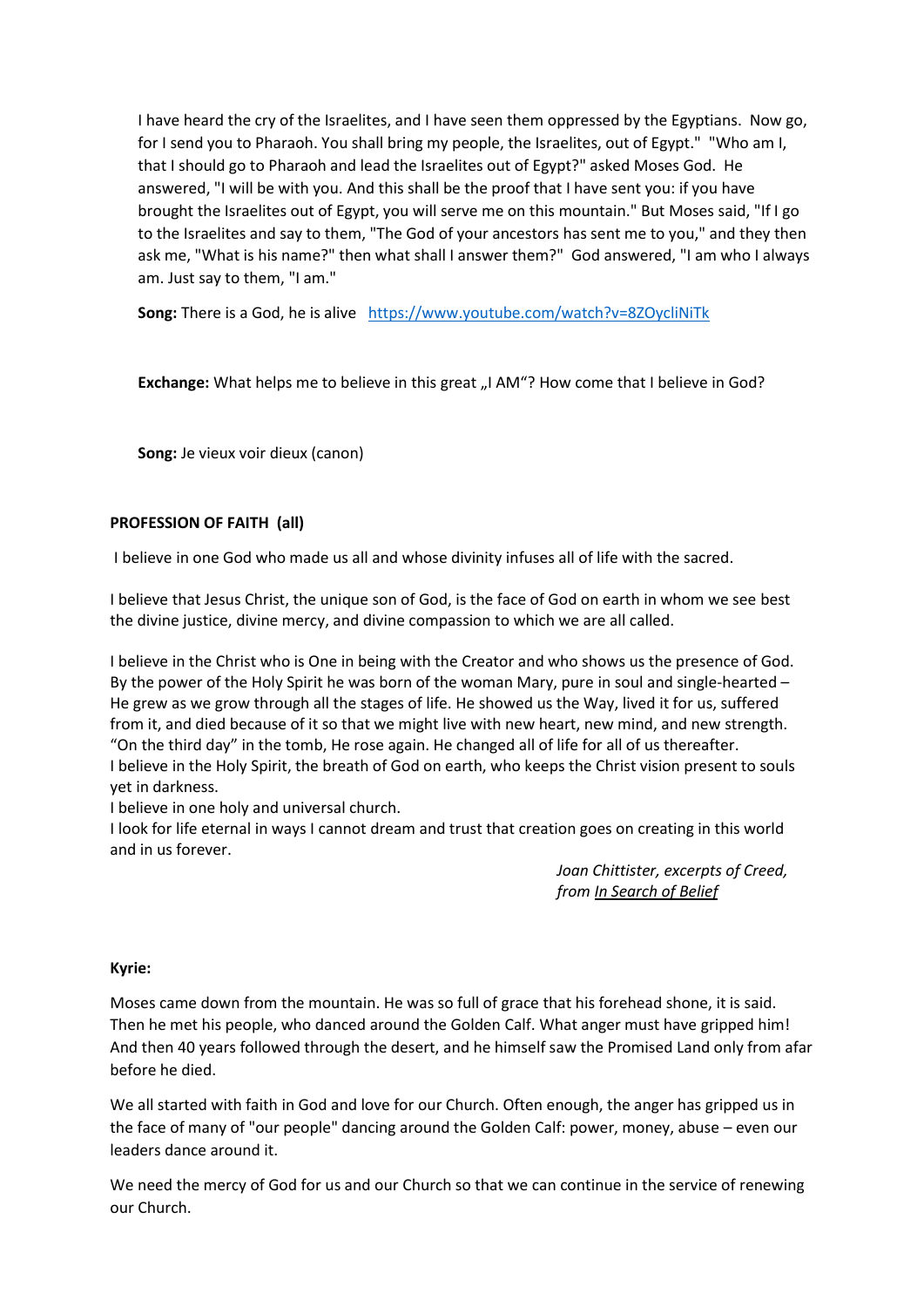#### **Song:** Could we start again please

Jesus, the Way, the Truth and the Light, you heal us and bring us strength. Heal your church and bring her strength. Replace the turbulence within her with a holy relaxation, a sacred calm and a quiet confidence. Replace the fear within us with the sweetness of grace and a strong faith. We ask this in Jesus' holy name. Amen

# **PREPARATION OF THE ALTAR AND THE GIFTS**

It's now time to ask the Holy Spirit to come down on these earthly gifts we have prepared and transform them:

Here we have bread which earth has given and human hands have made. It will become for us the bread of life, the body of Christ. R. Blessed be God for ever.

Here we have wine, fruit of the vine and work of human hands. It will become our redeeming drink, the blood of Christ.

R. Blessed be God for ever.

# **Preface and Sanctus**

God, our Loving Father and Mother, we rejoice that you are our Creator who blesses us with every good gift. Through the mystery of this sacred meal, nourish us with health of mind and body, change of heart, and devotion for one another. Strengthen us; send your light upon us; fill us with zeal; renew and keep us in your love.

God, you are holy indeed, the fountain of all holiness and we praise you. We thank you especially for your Son, Jesus Christ. You sent him into this world to bring the good news and to show us how to live. He opened our eyes and our hearts to understand that we are one family and that you, God, are our Mother and Father. Amen.

# **EUCHARISTIC PRAYER (all)**

**When the time came for him to be glorified by you, Jesus showed the depth of his devotion.**

**He took bread and gave you thanks. He broke it and gave it to his friends, saying:** *Take this all of you and eat it: this is my body which will be given to you.*

**When supper ended, he took the cup. Again he praised and thanked you, gave it to his friends, saying:**

*Take this all of you and drink from it: this is my blood, the blood of the new and everlasting covenant. It will be shed for you and for all so that sins may be forgiven.*

#### *Do this in memory of me.*

Let us proclaim the mystery of our faith: Lord, by your cross and resurrection, you set us free. You are the Saviour of the world.